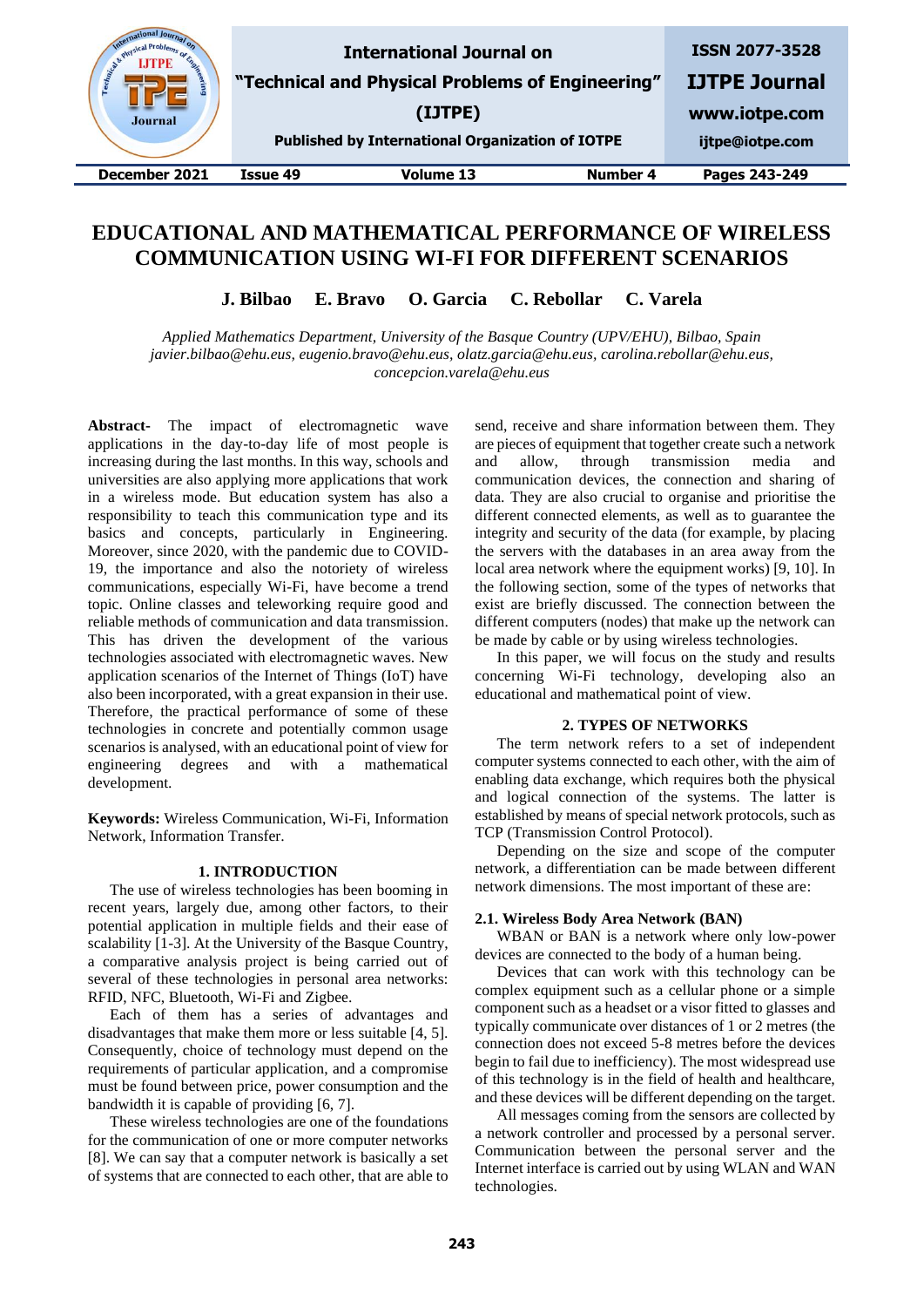# **2.2. Personal Area Networks (PAN)**

These are networks capable of supporting segments of about 10 metres in length. A PAN is typically used to connect personal devices such as mobile phones, headsets and personal digital assistants to each other, to other standalone devices and to larger networks, without the need for cables. In this case it can be referred to as a uplink or uplink. Due to the limited range and relatively low data transmission rate, PANs are mainly used to connect peripherals in the entertainment sector. In the context of the Internet of Things (IoT), WPANs are used for the communication of control and monitoring applications with a low data rate. In this respect, protocols such as Insteon, Z-Wave and ZigBee have been specially designed for home automation and home automation.

## **2.3. Home Area Networks (HAN)**

This type of network emerged due to the development of communication and interoperability between home electronic equipment. A HAN can include both equipment inside the home and equipment in the immediate vicinity of it.

Devices capable of using this network (smart devices such as laptops and network printers) usually achieve greater emerging capabilities through their ability to interact.

This usually implies an improvement in user benefits, as it normally involves a better use of the features that the equipment can offer (for example, automation of repetitive tasks) and even complementarity among the various connected equipment. Until a few years ago, the equipment operating within these HANs were computers and media players. However, mainly due to the cheapness of some electronic equipment and the simplicity of its handling (both for communication between equipment and for technical use), the capacity for operation and control of equipment and data has increased significantly, and it is possible to monitor and control many devices via an application on a smartphone.

#### **2.4. Local Area Networks (LAN)**

A LAN is a network that connects one or more computers within a limited space. Through a LAN, resources can be shared among several computers and computing devices, be it peripherals, information stored on the server or Internet access points.

This type of network is common in businesses and homes, and has a different topology according to the needs of the network:

- Bus network. The same cable connects the computers and allows data transmission in a straight line.

- Star network: All computers are connected to a central server that manages the network resources and allocates them as requested.

- Ring network. All computers are connected to their neighbours via a one-way transmission, which interrupts the network if there is a failure at any level of the network.

- Mixed network. Combines two or more of the above models.

Wireless Local Area Network (WLAN) is actually a LAN, which is not realised through wired connections. Instead, it uses wireless technology, through which individual computers communicate with each other or are connected to another network, such as the Internet. In this way, a WLAN can be connected as a LAN to a MAN network and through it to a wide area network.

#### **2.5. Metropolitan Area Networks (MANs)**

A MAN is a network that, through a high-speed connection, provides coverage over a large geographical area (such as a city). It is composed of CAN or LAN networks spread over a specific area. It has various applications, including the deployment of VoIP (Voice over Internet Protocol) services, thus allowing the elimination of traditional telephone lines. It is also used in municipal video surveillance systems, computer-tocomputer interconnections, wide area network (WAN) gateways, etc.

## **2.6. Wide Area Networks (WANs)**

WANs are large-scale networks spanning countries and even continents. They do not connect individual computers, but other networks such as LANs or MANs. WANs may be public or managed by companies to connect multiple locations over long distances.

These networks use a uniform addressing scheme because unaddressed forwarding of data would be inefficient with the number of networks connected. Intermediate systems or network nodes ensure that sent data packets are forwarded to the desired address.

#### **2.7. Global Area Networks (GAN)**

This is the global network of networks, i.e. the Internet. However, it is not a single connection, as companies with a presence in many countries also have their own network of servers.

## **3. STANDARDISATION AND PROTOCOLS**

The IEEE 802 code is used to refer to the standards proposed by the committee of the same name, IEEE 802, which deals with computer networks, both LAN and MAN. The 802 network standard defines 22 categories.

In February 1980, a local networking committee was formed, with the aim of standardising the Ethernet of the time. It was decided to standardise at the physical level as well as at the link level and above. The physical level includes the transformations that are made to the sequence of bits to transmit them from one place to another. The link level refers to the transfer of information over a data transmission circuit. It therefore receives requests from the network layer and uses the services of the physical layer. The link layer was divided into two sub-layers:

- the logical link layer, which is responsible for forwarding logic, flow control and error checking, and

- the medium access sub-level, responsible for arbitrating conflicts of simultaneous access to the network by stations.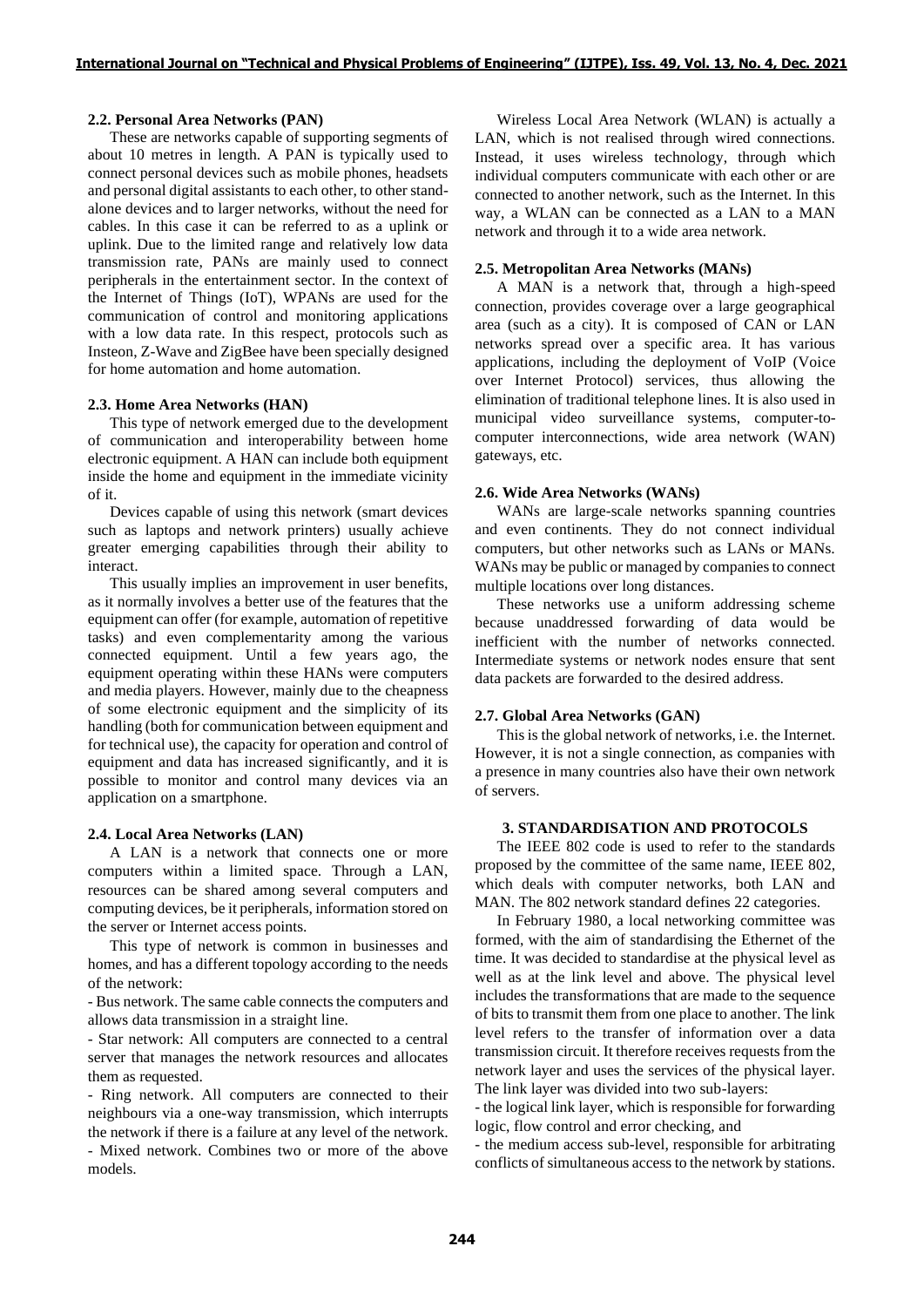Finally, the scope of work was progressively extended to include metropolitan area networks (less than 100 km), regional area networks (more than 100 km) and personal area networks (a few metres). Wireless networks (WLANs), different security protocols and methods, etc. were also added.

In particular, IEEE 802.15 refers to the group specialised in wireless personal area networks (WPAN). This group allows portable devices (PCs, tablets, phones, sensors, ...) to communicate with each other. This wireless networking protocol is created to coexist with WLANs (802.11), because Bluetooth cannot. This standard was defined to allow the interoperability of wireless LANs with PAN or HAN networks.

#### **4. WI-FI TECHNOLOGY**

Wi-Fi is a technology that arose from the need to establish a way of wireless connection that was compatible with different devices. It is a trademark of the Wi-Fi Alliance, the organisation that was formed in 1999 to develop and enable standards for interoperability and compatibility with previous versions, and to drive forward wireless local area network technology [11, 12].

It consists of a wireless adapter that translates the data as a radio signal and transmits it, and a router that receives the signal, decodes it and via a physical connection (cable over Ethernet) sends the information over the Internet to other servers. This process is reversed when it is the client that has to receive the information from the Internet.

A Wi-Fi access point is an area with wireless connectivity that creates a wireless local area network (WLAN) to which we can connect from other devices.

In terms of security, it depends on the encryption that is applied to the communications between the router and the wireless adapters. The options are divided into secure and non-secure depending on their technical characteristics:

- WEP (Wired Equivalent Privacy): In 1999, it was the most widely used in the world, but its use has naturally decreased, and although the main flaws and holes have been solved, it is an unreliable encryption.

- WPA (Wi-Fi Protected Access): WPA was the answer to the main flaws and vulnerabilities of WEP. The keys used by WPA are 256 bits, as opposed to WEP's 128, and it incorporates content and integrity checking of messages to prevent them from being intercepted and the use of the TKIP temporary key protocol, which helps to prevent a router from being easily attacked as was the case with WEP.

- WPA2: The main difference with WPA is the use of AES, which performs block ciphering to allow for longer and more secure keys and the implementation of CCMP which is an enhanced encryption protocol that replaces TKIP.

- WPA3: Incorporates 192-bit encryption instead of 129 bit encryption, which makes the encryption more secure. This makes it more secure even with weaker passwords, so the same key is more vulnerable to brute force attacks in WPA2 than in WPA3.

The purpose of the 802.11 standards was to develop a communication layer for local wireless connectivity for fixed and mobile devices.

The IEEE 802.11 standard provides an asynchronous and time-limited connection, and also supports service continuity in multiple areas through a distribution system. - 802.11a: Works with connections up to 54Mbps, operates in the 5GHz band.

- 802.11b: Connections up to 11Mbps, operates in the 2.4GHz band.

- 802.11g: Connections up to 54Mbps, operates in the 2.4GHz band.

- 802.11n: Connections up to 600mbps, operates in the 2.4GHz and 5GHz band.

- 802.11ac: Connections up to 1300Mbps, operates in the 5GHZ band.

#### **5. WI-FI: CALCULATING LOSSES**

RF waves transmitted by Wi-Fi wireless networks are attenuated and interfered by various obstacles and noise. In an unobstructed space, the propagation loss can be calculated with the following equation (1):

$$
L_p = 92.4 + 20 \cdot \log_{10}(d_{km}) + 20 \cdot \log_{10}(f_{GHz})
$$
 (1)

The frequency value depends on the channel on which the equipment is configured.

For calculating losses due to various obstacles, we can make use of the Egli model [13,14], which calculates a quick approximation:

$$
L = G_t \cdot G_r \cdot \left(\frac{h_t \cdot h_r}{d^2}\right)^2 \cdot \left(\frac{40}{f}\right)^2 \tag{2}
$$

Normally, the total losses are usually determined in the various studies by the losses due to diffraction [15,16]. Apparently, an obstacle may not cause diffraction in the signal, but it is necessary to analyze the Fresnel zones to be able to reach a conclusion. A Fresnel zone is the volume of space between the emitter of a wave -electromagnetic, acoustic, etc.- and a receiver, such that the phase difference of the waves in this volume does not exceed 180º. If the obstacle is within the first Fresnel zone, diffraction losses can generally be significant.

Fresnel zones are calculated using the following equation (3):

$$
R_n = \sqrt{\frac{n \cdot \lambda \cdot d_1 \cdot d_2}{d}} \tag{3}
$$

where:

 $r_n$  = radius of the Fresnel zone ( $n = 1, 2, 3$  ...).

 $d_1$  = distance from the transmitter to the center of the ellipsoid in meters.

 $d_2$  = distance from the center of the ellipsoid to the receiver in meters.

 $\lambda$  = wavelength of the transmitted signal in meters.

$$
d = d_1 + d_2
$$

The first zone being the most important. Applying the equation (4), we obtain the radius of the first Fresnel zone  $(r_1)$  of the previous formula), knowing the distance between two antennas and the frequency at which they transmit the signal, assuming the object located at the center point: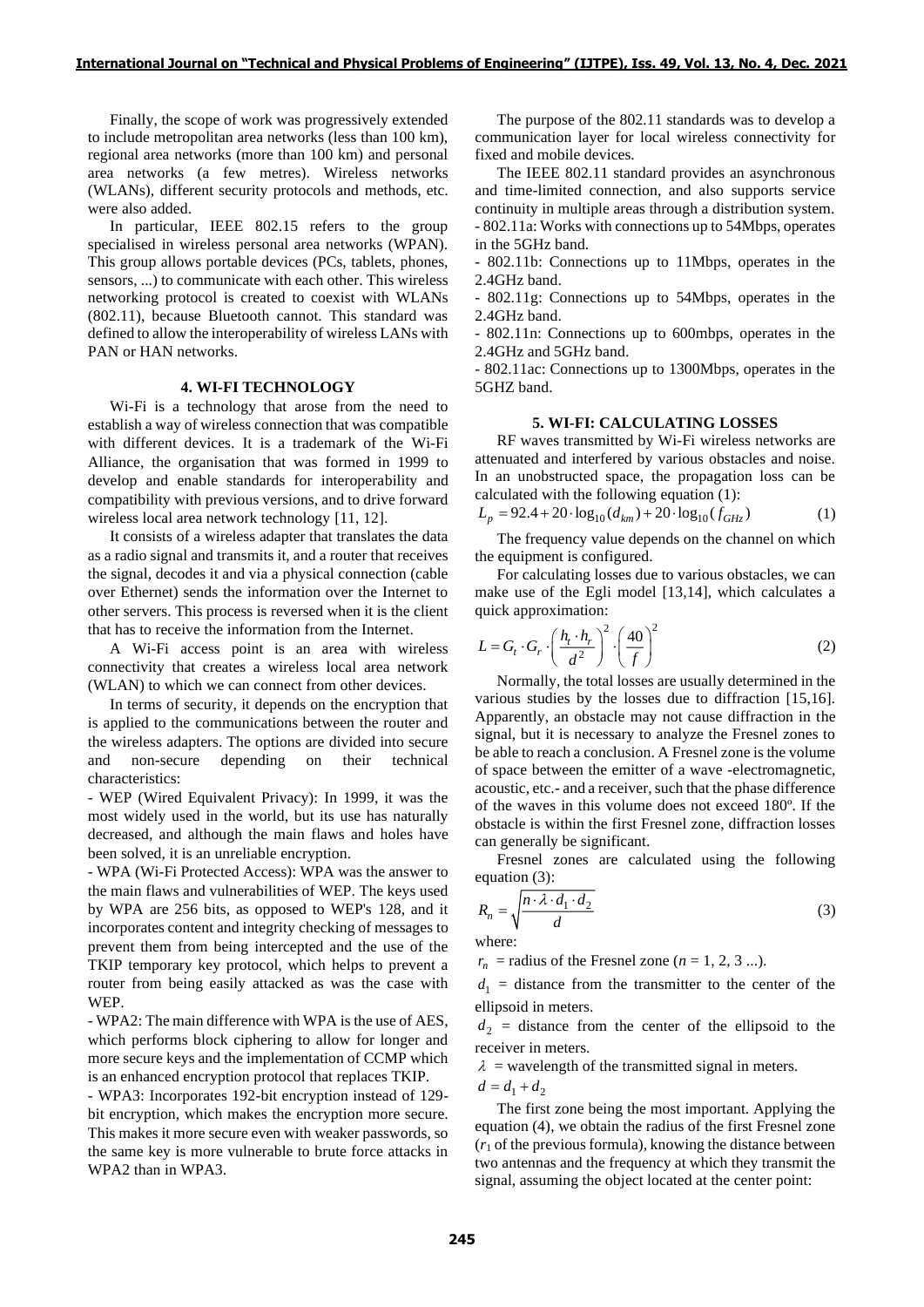$$
R_1(m) = 8.656 \sqrt{\frac{d(km)}{f(GHz)}}
$$
 (4)

where:

 $r_1$  = radius of the first Fresnel zone, in meters.

 $d = \text{distance in kilometers } (d_1 = d_2, d_1 = d_1 + d_2).$ 

 $f$  = transmission frequency in gigahertz (GHz)  $(\lambda = c / f)$ .

If we assume that several objects are located at different places from the central point, we must apply the following equation (5) to obtain the radius of the first Fresnel zone, knowing the distance between two antennas

and the frequency at which they transmit the signal:  
\n
$$
R_1(m) = 17.32 \sqrt{\frac{d_1(km) \cdot d_2(km)}{f(GHz) \cdot d(km)}}
$$
\n(5)

where:

 $r_1$  = radius of the first Fresnel zone, in meters.

 $d_1$  = distance from the transmitter to the center of the ellipsoid in kilometers.

 $d_2$  = distance from the center of the ellipsoid to the receiver in kilometers.

 $d =$  distance in kilometers ( $d = d_1 + d_2$ ).

 $f$  = transmission frequency in gigahertz (GHz).

The shape of the obstacle inside the first Fresnel zone must also be taken into account, and there are two usual cases: if the obstacle is sharp and isolated, or if it is rounded.

In the case of a sharp and isolated obstacle, the losses

take the following equation (6):  
\n
$$
L_D(v) = 6.9 + 20 \cdot \log_{10} \left( \sqrt{(v - 0.1)^2 + 1} + v - 0.1 \right)
$$
\n(6)

On the other hand, if the obstacle is rounded, a correction is applied with respect to the acute obstacle, adding extra losses depending on the curvature of the obstacle (*r*), its width and the angle it forms with the straight paths to the antennas:

$$
L_{extra} = 11.7 \times \alpha \times \sqrt{\frac{\pi r}{\lambda}}
$$
 (7)

$$
r = \frac{2d_s \cdot d_1 \cdot d_2}{\alpha(d_1^2 + d_2^2)}\tag{8}
$$

In Wi-Fi wireless networks, transmission speeds decrease as we move away from the Wireless Access Point. This is, obviously, due to the distance and to the fact that walls (or obstacles) and transmissions from other equipment attenuate the signal. Therefore, the transmission speed of a wireless Wi-Fi network will be a function of distance, obstacles and interference.

## **6. WI-FI PERFORMANCE TESTS: METHODOLOGY**

Performance tests have been carried out on this technology in four scenarios with different physical conditions that affect the quality of the link. The tests have also been divided to analyse performance in the transfer of large files in small numbers, transfer of small files with a high number of files and a real-time application, having chosen VoIP telephone calls for this case.

## **6.1. Test Catalogue**

The tests to be carried out using Wi-Fi technology have been divided into 3 sections:

- Transfer of small files.

- Transfer of large files.

- Real-time application.

#### **6.2. Small File Transfer**

It has been proposed to transfer files of 3 different sizes (approximate, as powers of 10 are used): 500 B, 1.5 KB and 10 MB. A large number of files will be transferred in inverse proportion to their size. Files of 10 MB are also included, although these would be considered more of an average size, but since the large test will only work with very large files, it has been considered appropriate.

A script has been built in which we will generate files with random content in base 64, and given that prior to the time control tests additional tests are carried out, the number of files to be generated of each size has been parameterised to minimise the time. A time stamp has also been taken during the execution of this script for information purposes.

#### **6.3. Large Size Transfer**

Similar to the previous point, 1 GB and 3 GB files will be generated on the server. In this case, both in terms of size and time, the number of files will be reduced.

## **6.4. Real-Time Application**

The idea was to make voice calls (VoIP) between two computers. The initial idea was to make use of a public Internet service where clients could register and make these calls. In order not to affect the tests due to uncontrolled effects on Internet access or the provider's service, this initial idea was rejected and a complete scenario was built in the local environment.

We propose making calls lasting approximately 1 minute, capturing the traffic produced so that it can later be analysed. The subjective assessment of the quality of the call is also taken into account, albeit in a lateral way.

The real time tests will be carried out taking into account the same conditions taken into account for the file transfer tests. In this case, additionally, two types of calls will be used, in order to obtain results with a SIP client installed on a PC and a SIP client installed on an Android mobile device. Therefore, they will be:

- PC - PC VoIP call

- PC - PC VoIP call - mobile device

## **6.5. Conditionalities**

Once we have defined the elements that we cannot change, the performance will be affected mainly by the variable of signal loss due to distance and by the intermediate elements between transmitter and receiver. Therefore, two different types of tests are performed:

- The tests are performed considering that the server is connected by cable (there is no effect except on the client side).

- The following scenarios with described conditions (Wi-Fi physical conditions) are considered: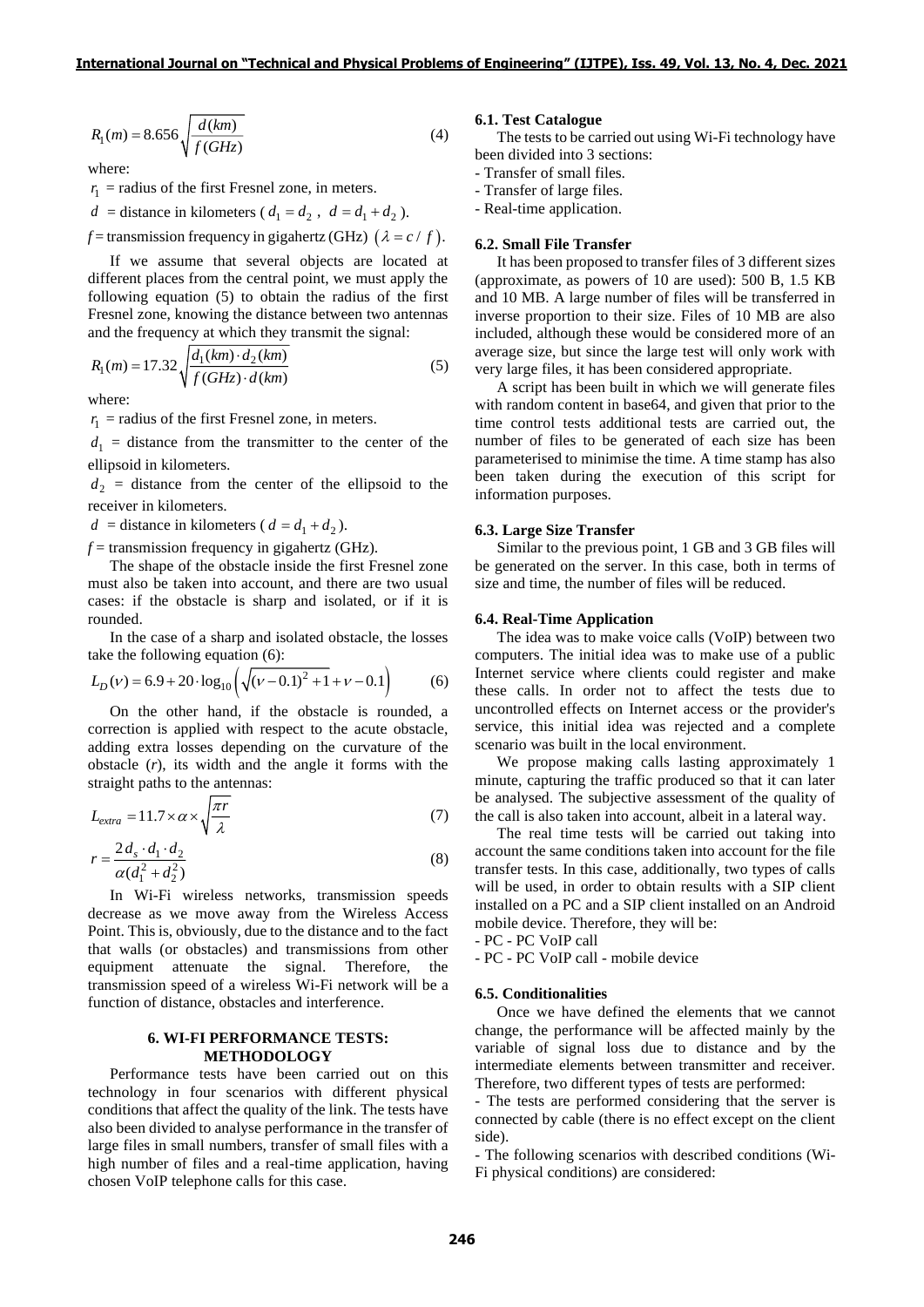1. Minimum and free distance to router  $(< 1 \text{ m})$ .

2. Medium and free distance to router (< 15 m).

3. Short distance with one separation obstacle  $(< 5 \text{ m})$ .

4. Medium distance with different level and 2 separating obstacles  $(< 15 \text{ m})$ .

A test with 2 levels of difference is started, but it is cancelled due to the lack of signal. Another variable to take into account, depending on the space in which it operates, is loss of performance due to sharing use of radio space.

Connection and traffic conditions, that is, Wi-Fi shared environment constraints, are the following:

1. Server connected by cable and traffic in the whole network exclusively for the tests.

2. Server connected by Wi-Fi and additional traffic generation (not affecting server).

The traffic generated will use additional machines with file transfer, TV and mobile content streaming (YouTube, Netflix, ...).

The tests carried out are identified with the matrix generated with the two conditions, as we can see in Figure 1, where some tests are shown, corresponding to large size files and exclusive traffic for the communication.



Figure 1. Large files, Exclusive traffic

# **7. WI-FI PERFORMANCE TESTS: ANALYSIS AND DISCUSSION**

As indicated in the object of this work, no comparisons are made in relation to the theoretical data set out in the standards. In this sense, the comparison is limited to what a priori could have been considered the most optimal situation, and as the tests are transferred to more unfavourable scenarios, both in terms of distance and traffic circumstances, the differences obtained can be assessed.

#### **7.1. Physical Constraints**

The reports obtained at the link level present a situation that is in principle foreseen, but not completely. Although in the situation where the equipment is at a minimum distance of less than 1 metre, the quality of the link is reported as 100%, and the signal values and transmission and reception ratios are high, the distance penalty (15 m) is greater than in the scenario where an intermediate obstacle appears (approximately 10%). Considering the theoretical distances achievable with this technology, a lower penalty would have been expected.

It is also necessary to take into account that the obstacle considered in the third scenario is an internal wall of a house, which obviously subtracts a considerable

percentage of signal (approximately 20%), but allows a very high quality level to be maintained.

The fourth scenario, already more forced, presents very reduced quality values (< 50%), and a signal level close to -80 dB, which is already close to the acceptable limits. The transmission and reception ratios have also suffered a very significant reduction.

It can be seen that the power level reported by the monitor does not vary in any of the four scenarios, i.e., at least under the conditions tested, no adaptation of any kind takes place.

Regarding the shared traffic, it should be noted at the outset that in the tests carried out for the chosen location (isolated), it was not necessary to carry out an initial spectrum analysis monitoring analysis to see the occupation of channels and the possible impact of other deployed networks.

Likewise, the traffic that it has been possible to generate has been limited to 8 devices, all of them running Internet streaming services (movies and YouTube videos):

- o 2 TVs
- o 2 PCs
- o 2 Tablets
- o 2 Smartphones

Under these circumstances, no penalties were observed on the monitoring equipment. The values have been the same, with the only differences being the time of printing of the monitor report, which fluctuates continuously but with minimal variations.

# **7.2. Transfer Rate and Time Spent**

In the data obtained in these tests, some aspects of interest have been found:

o The theoretically optimal scenario, where the equipment is located at short distances and where the link quality and signal values have been the highest, has not reported the best values in any case.

o Scenarios 2 and 3, which had differentials of about 10% at the link level, reported the highest values and behaved very similarly. However, scenario 2 without obstacles, where the most penalised at the link level, outperformed scenario 3 in terms of performance.

o The most unfavourable scenario has already obtained highly penalised performance values. It practically halves the transmission rate by doubling time spent on the tasks.

Regarding the shared traffic, in the comparisons made in each scenario with shared traffic, it can be seen that the differences have been very low  $(< 10\%)$ , and even in scenario 3, the best values have been obtained with shared traffic.

# **8. CONCLUSIONS**

In recent years, the development of telecommunications has been oriented towards the intensive use of broadband systems with high levels of quality, through the development of high transmission capacity technologies, among which we can highlight fibre optics to the subscriber's home. Cable-based systems are generally expensive to install and are difficult to build, install and commission. In addition to this, the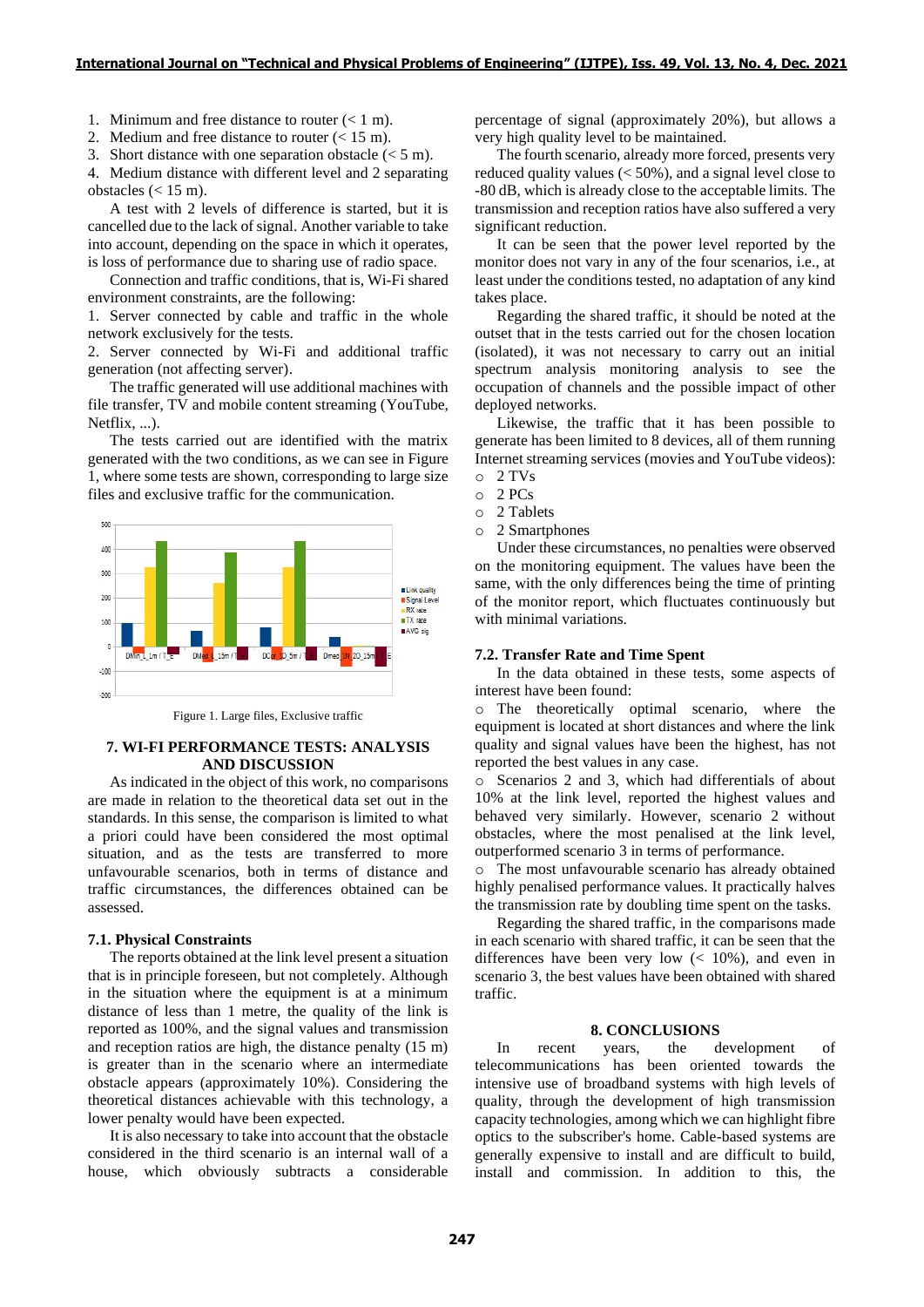development of these means of transmission in rural areas and areas of preferential social interest represent investments that are very difficult to recover due to the characteristics of the demand.

Faced with this situation and other technological and topographical limitations, wireless alternatives have been sought that allow for rapid deployment of the infrastructure, greater predictability in the amortization of the investment in the places where they are installed, as well as lower operating and maintenance costs.

Within this environment, Wi-Fi wireless standards, among others, have been developed. Wi-Fi was designed for indoor wireless environments as an alternative to structured wired networks and with a non-line-of-sight capacity of only a few meters.

From the tests carried out, it can be seen that Wi-Fi technology has allowed, both in circumstances that could be described as normal and also somewhat forced, the transmission of high volume and high number files with absolute correctness. It is important to point out that in addition to the tests reported, previous tests have been carried out in each of them, using different numbers of files and different volumes in order to adapt the tests to reasonable times, and in all of them the transfers have been completed without errors.

Scenario 4 identified should be considered as quite forced, and yes, in this case we have observed a very high penalty.

As indicated in the sub-section 4.5, there was a scenario 5, where it was proposed to include one more level (2 levels of difference), and in this case the signal was not sufficient in terms of power or stability, which in a certain sense is also a guarantee from the point of view of network security.

It is clear that there are other aspects to be taken into account (type of task to be carried out, specific conditions, reading time on the server, writing time on the client, additional tasks in progress on the machines, etc.) that will be at a higher level in the analysis of its performance.

In addition, the developed material can be very valuable for teaching and learning wireless communications, their analysis and design, as well as their mathematical basis.

## **ACKNOWLEDGEMENTS**

We thank the support of the laboratory of the Applied Mathematics Department of the University of the Basque Country, UPV/EHU, Spain and the collaboration of A. Iglesias in the development of the study.

# **REFERENCES**

[1] G.D. Clifford, D. Clifton, "Wireless Technology in Disease Management and Medicine", Annual Review of Medicine, 63:1, pp. 479-492, 2012, https://doi.org/ 10.1146/annurev-med-051210-114650.

[2] H. Elayan, O. Amin, R.M. Shubair, M. Alouini, "Terahertz communication: The opportunities of wireless technology beyond 5G", 2018 International Conference on Advanced Communication Technologies and Networking (CommNet), 2018, pp. 1-5, doi: 10.1109/COMMNET. 2018.8360286.

[3] L. Tightiz, H. Yang, M.J. Piran, "A Survey on Enhanced Smart Micro-Grid Management System with Modern Wireless Technology Contribution", Energies, 13, 2258, pp. 1-21, 2020. doi:10.3390/en13092258.

[4] C. Gomez, J. Oller, J. Paradells, "Overview and Evaluation of Bluetooth Low Energy: An Emerging Low-Power Wireless Technology", Sensors, 12, pp. 11734- 11753, 2012. doi: 10.3390/s120911734.

[5] H. Zhu, A.S.F. Chang, R.S. Kalawsky, K.F. Tsang, G.P. Hancke, L. Lo Bello, W.K. Ling, "Review of stateof-the-art wireless technologies and applications in smart cities", IECON 2017 - 43rd Annual Conference of the IEEE Industrial Electronics Society, 2017, pp. 6187-6192, doi: 10.1109/IECON.2017.8217074.

[6] L. Chettri, R. Bera, "A Comprehensive Survey on Internet of Things (IoT) Toward 5G Wireless Systems", IEEE Internet of Things Journal, vol. 7, no. 1, pp. 16-32, Jan. 2020, doi: 10.1109/JIOT.2019.2948888.

[7] S.K. Gemnani, B.S. Chowdhry, "Wide Band Square Patch Microstrip Antenna Design for WLAN and WiMAX Applications", International Journal on Technical and Physical Problems of Engineering (IJTPE), Issue 27, Vol. 8, No 2, pp. 46-52, June 2016.

[8] A. Willig, K. Matheus, A. Wolisz, "Wireless Technology in Industrial Networks", Proceedings of the IEEE, vol. 93, no. 6, June 2005.

[9] S. Roundy, D. Steingart, L. Frechette, P. Wright, J. Rabaey, "Power sources for wireless sensor networks," presented at the Wireless Sensor Networks 1st Eur. Workshop (EWSN 2004), Berlin, Germany.

[10] A. Jindal, A.K. Marnerides, A. Gouglidis, A. Mauthe, D. Hutchison, "Communication standards for distributed renewable energy sources integration in future electricity distribution networks", Proceedings of IEEE International Conference on Acoustics, Speech and Signal Processing (ICASSP), Brighton, UK, pp. 8390-8393, 12-17 May 2019.

[11] C. Wang, S. Chen, Y. Yang, F. Hu, F. Liu, J. Wu, "Literature review on wireless sensing-Wi-Fi signal-based recognition of human activities", Tsinghua Science and Technology, vol. 23, no. 2, pp. 203-222, April 2018, doi: 10.26599/TST.2018.9010080.

[12] T. Pulkkinen, J.K. Nurminen, P. Nurmi, "Understanding WiFi Cross-Technology Interference Detection in the Real World", IEEE 40th International Conference on Distributed Computing Systems (ICDCS), 2020, pp. 954-964, doi: 10.1109/ICDCS47774.2020. 00061.

[13] J. Milanovic, S. Rimac Drlje, K. Bejuk, "Comparison of Propagation Models Accuracy for WiMAX on 3.5 GHz", The 14th IEEE International Conference on Electronics, Circuits and Systems, pp. 111-114, 2007, doi: 10.1109/ICECS.2007.4510943.

[14] S. Temim, F. Bensebaa, L. Talbi, "Methodology for Quantitative Assessment of Greenhouse Gas Emissions Reduction of Solar-Powered Wi-Fi", Electronics 2021, 10, 2829, https://doi.org/10.3390/electronics10222829.